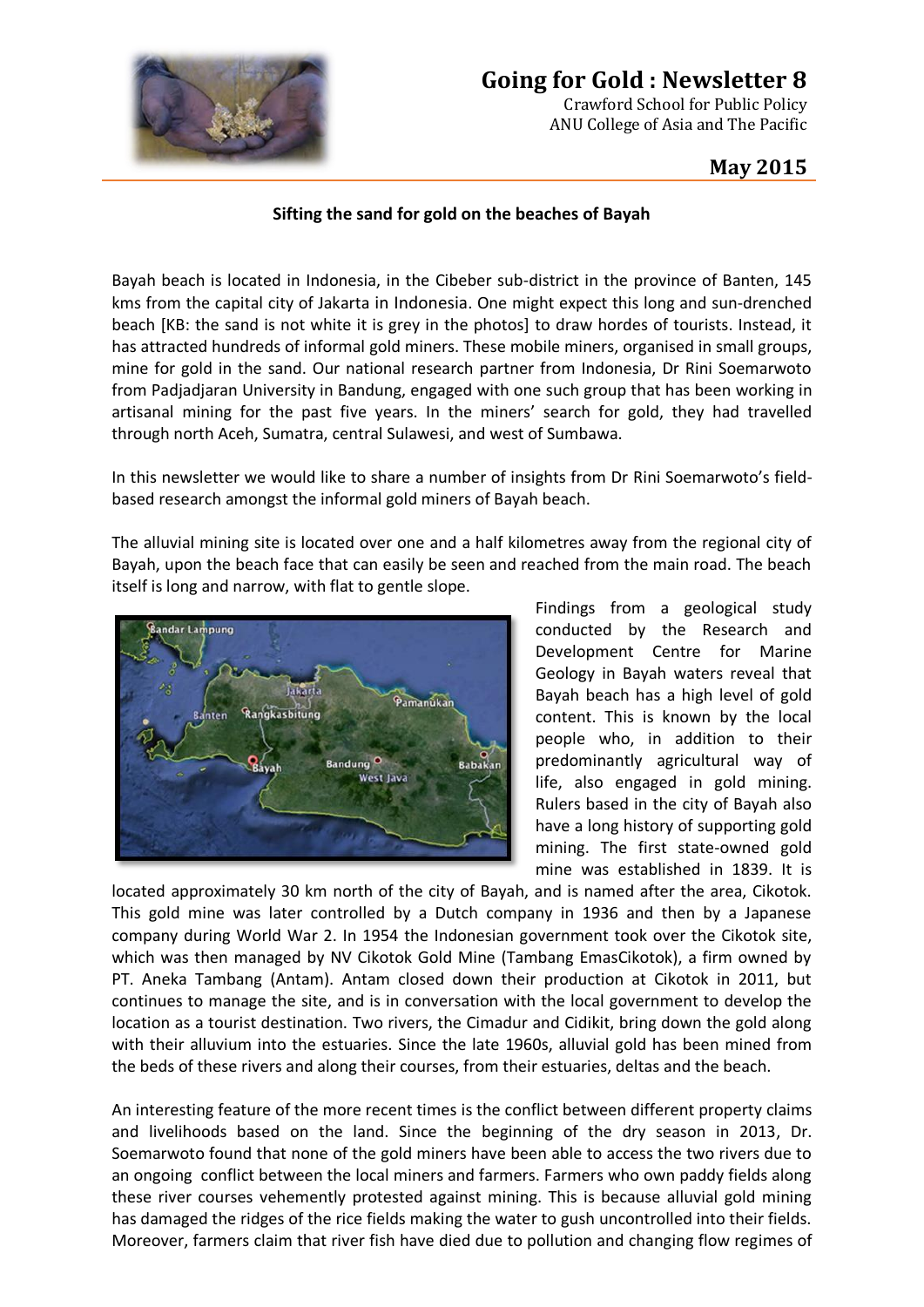the river. As these conflicts became more prominent, the artisanal miners left the rivers, shifting their work to Bayah beach.

Gold mining in Bayah beach involves working with a small pan (ngadeplang), with a bath towel or carpet (nganduk), and a large pan (ngadulang). All these processes are collectively known as 'working on bath towel' (nganduk) by miners. Here are a few pictures of the process:



Is mining on the beach legally recognised? To answer this, Dr. Soemarwoto needed to look at who gives the mining permits and how. The allocation of permits for exploiting mineral resources in Indonesia is managed by the Ministry of Energy and Mineral Resources, Directorate General of Mineral and Coal (Minerba), and is referred to as the 'permit for peoples mining' (*IzinPertambangan Rakyat*). However, the informal miners of Bayah beach are usually granted permission by agencies other than Minerba. These agencies can be the police, the military, the government officials, or powerful political leaders or patrons from the areas. Although these agencies do not have the legal authority for managing the exploitation of minerals, at the local level they are powerful actors. With their patronage, the miners at Bayah beach continue to seek gold. One can say that the miners consider the government's inaction as a tacit sign of approval.